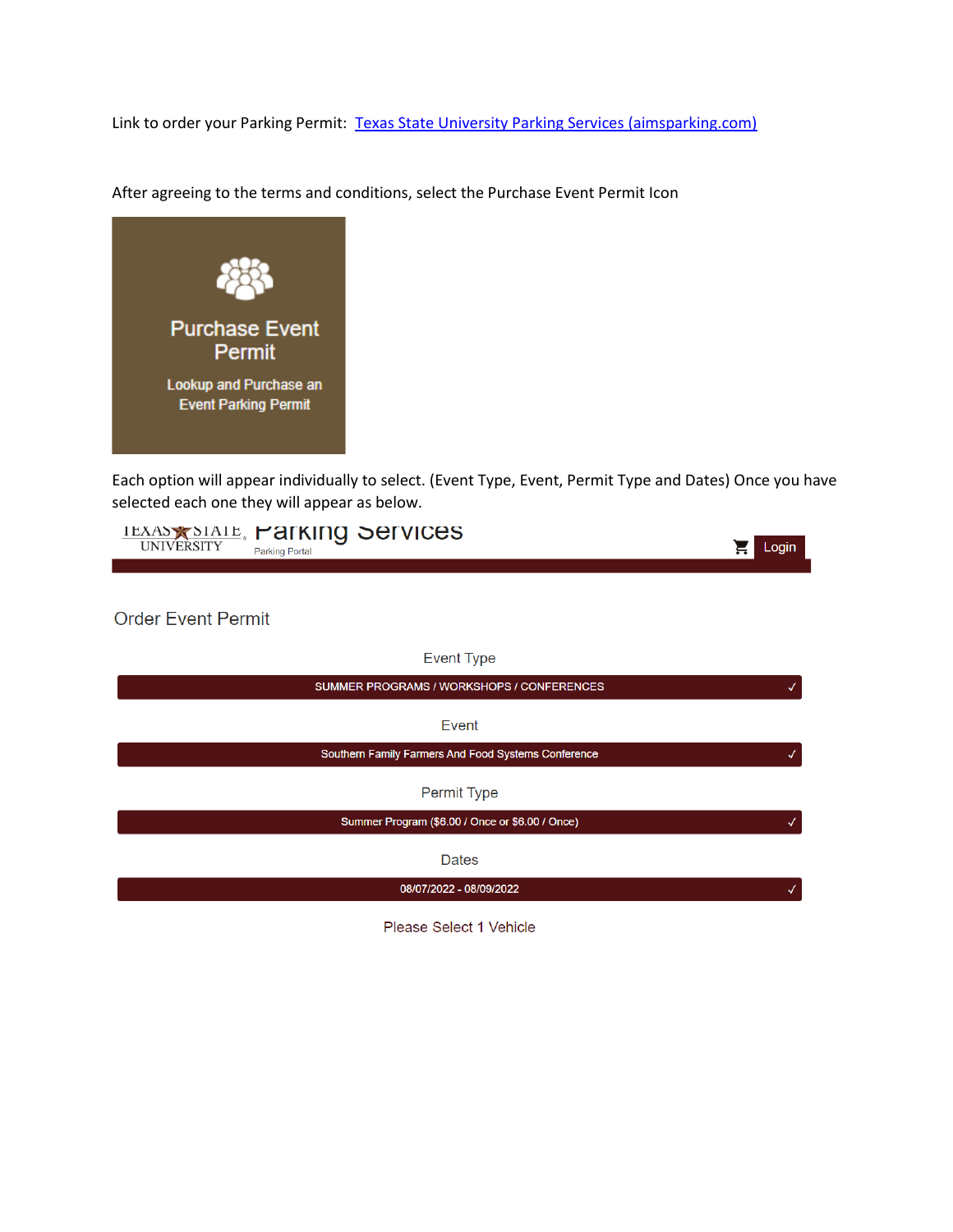After selecting the date range, it will ask for confirmation.



Once confirmed, you will click Add Vehicle and proceed to enter your vehicle information. Make sure your license plate is entered accurately as it will act as your permit for the License Plate Scanners:

|                    |                 | 08/07/2022 - 08/09/2022 |               |
|--------------------|-----------------|-------------------------|---------------|
| Add Vehicle        |                 | Please Select 1 Vehicle |               |
| <b>Add Vehicle</b> |                 |                         | <b>Symmon</b> |
| Plate $#^k$        | <b>TEST</b>     |                         |               |
| State/Prov.*       | Texas           |                         | $\checkmark$  |
| Fuel Type*         | Gasoline/Diesel |                         | $\checkmark$  |
| Year*              | 2021            |                         |               |
| Make*              | Mazda           |                         | $\checkmark$  |
| Color*             | Red             |                         | $\checkmark$  |
| Body Type*         | 4 Door Car      |                         | $\checkmark$  |
|                    |                 | Add<br>Cancel           |               |